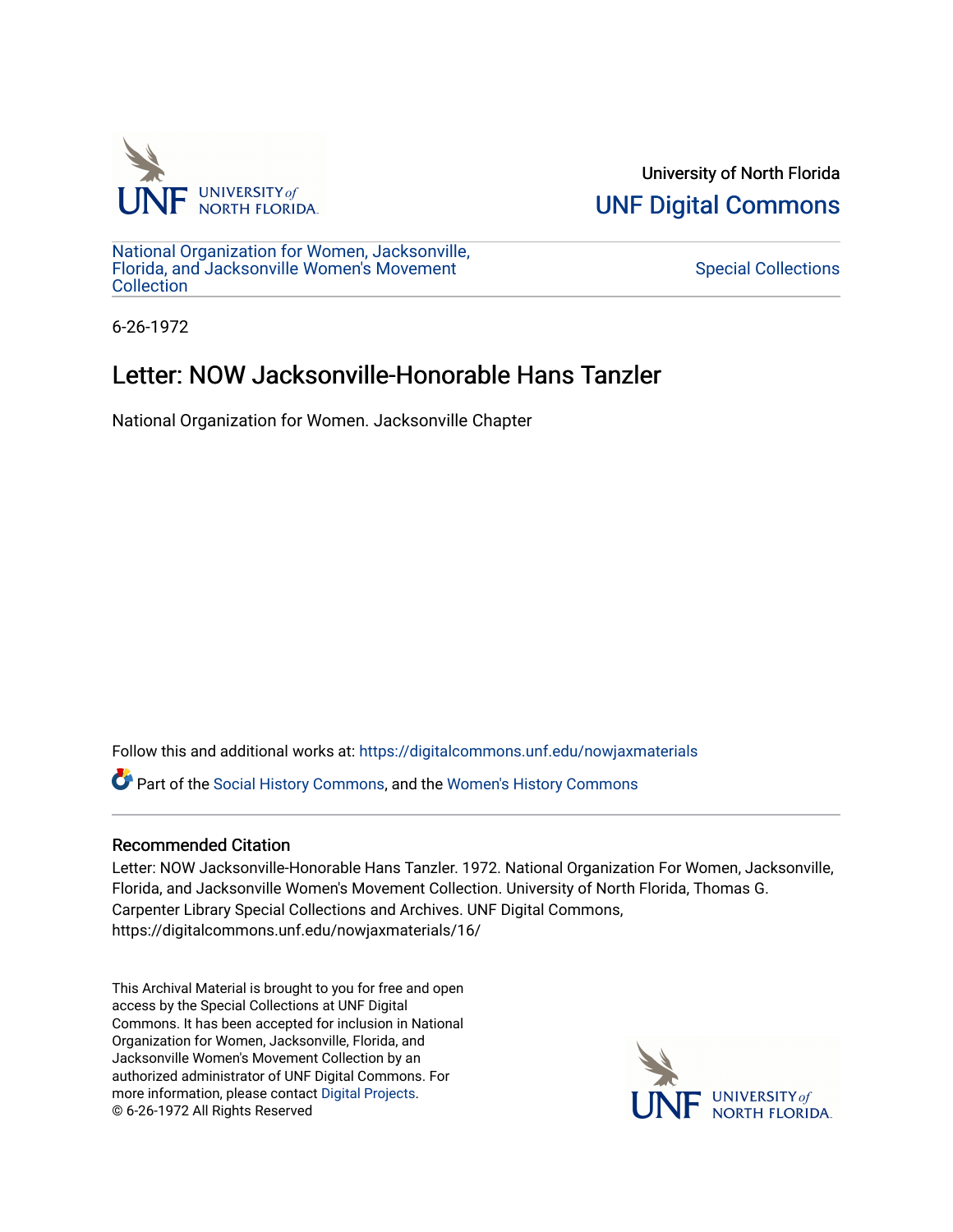

26 June 1972

The Honorable Hans **Tanzler**  City Hall 220 East Bay Street Jacksonville, Florida

> RE: Community Relations Commission Vacancies

Dear Mayor Tanzler:

Our Jacksonville community and members *of* NOW among them, are beginning to be aware and to appreciate your recent and, hopefully, developing commitment to just and full representation of women citizens in government. Members of NOW, Jacksonville, were sincere ln promising you our cooperation in your efforts to include concerned women In your governing deliberations.

Accordingly, we wish to submit the names of five people for appointment to the Community Relations Commission. They are: Joan Edelson, Violet **Parker,** Elizabeth Phillips, Diana Salkeld and Betty Teague. Each of these persons plans to send you a resume soon or certainly will upon your request. Each of thesepersons has **made**  and continues to make a contribution to the betterment of our Jacksonville community. Each is very well qualified for appointment to the Commission.

We recognize that full representation of women cannot come about immediately, even though you are committed to it, ultimately.However,it does **appear** to us that of all the advisory groups, the Community Relations Commission manifests the most obvious mockery of representative participation; that is, the advisory group dealing with community relations doesn't even pretend to approximate or acknowledge through its membership, the population makeup of the community.

Since we are aware that there are now or will soon be several openings on the Commission, we knew we could help you concretely to appoint two or three new women to this Commission.

At one time, recently, Mr. Newsome publicly maintained that women are not willing to volunteer for the community; we have taken the time to find five good people more than ready and willing to work. As we have maintained before, we do not want to sit back and complain that you are not consulting Jacksonville women, especially Jacksonville feminists: therefore, five different kinda of people were approached for the Commission. We understand that one or two of our recommendations might be objectionable to you, leaving at least two or three people you can accept.

We look forward to more communication with you.

Sincerely,

cc: Nathan Wilson R ichard Bowers

## **NATIONAL ORGANIZATION FOR WOMEN**